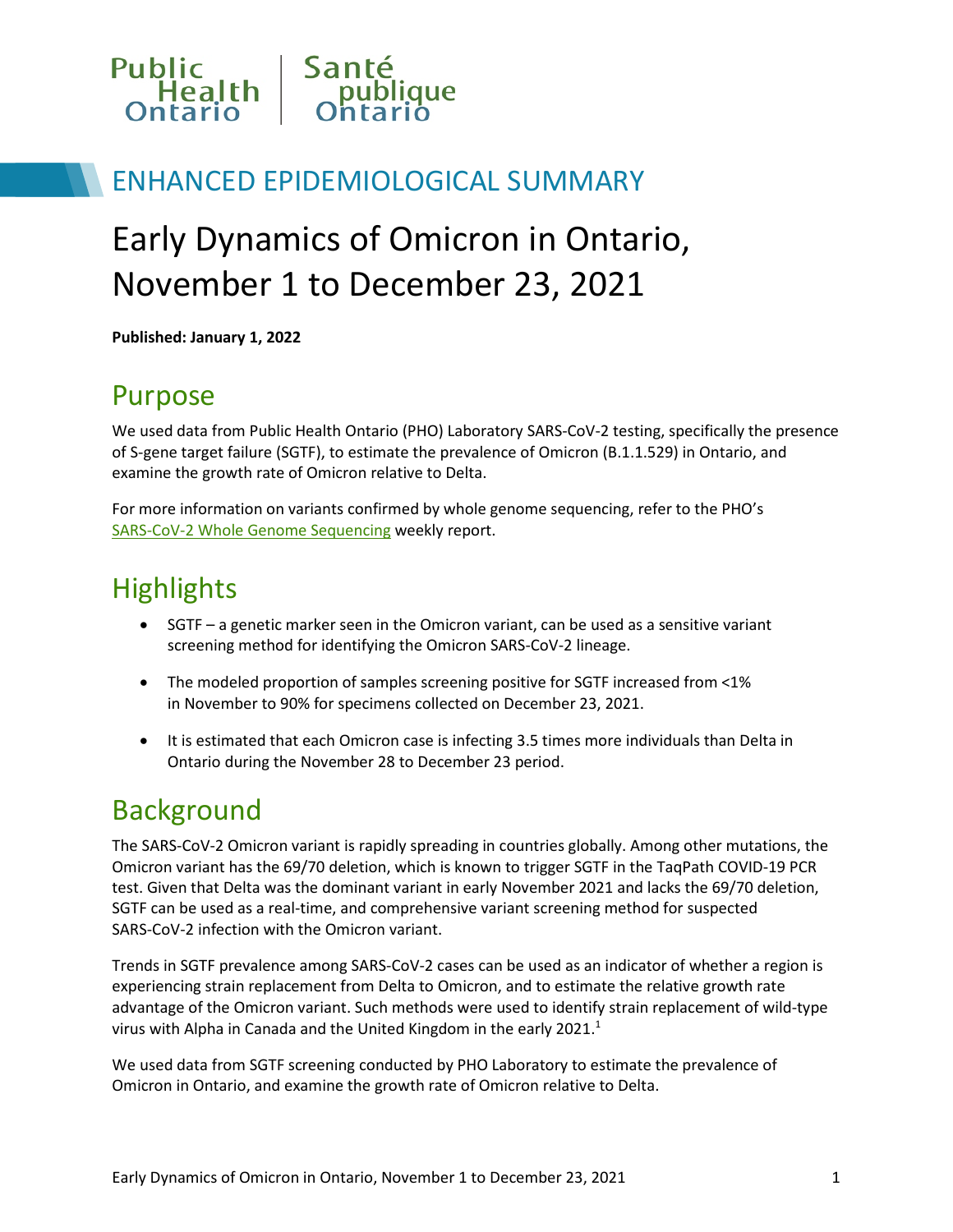# Methods

All SARS-CoV-2 clinical samples that were tested using TaqPath COVID-19 PCR at PHO, and with results available since November 1, 2021 were included. Samples were primarily collected with nasopharyngeal swabs. In response to the emergence of Omicron, Ontario implemented universal SGTF screening on December 6. Several laboratories began submitting SARS-CoV-2 positive specimens to PHO for SGTF screening on this day.

SGTF was defined as non-detection of the S-gene target among samples that had a medium to high viral load (cycle threshold ≤30 for both the N gene or the orf 1ab gene targets, representing approximately 90% of positive samples). This approach is estimated to yield a false positive rate of  $0.1\%$ .

We modeled the proportion of SGTF positive samples using a binomial regression with a term capturing the daily change in the log-odds of SGTF. The date refers to the specimen collection date, or if missing, the login date. SGTF counts before November 28 (the date of the first Omicron-confirmed SGTF case in PHO data) were excluded. We then used the proportion model to estimate the current counts of SGTF cases and non-SGTF cases, province-wide.

The daily relative growth rate of Omicron compared to Delta was estimated, as well as the relative  $R_t$ (real-time reproduction number – an estimate of the number of secondary cases per index case) assuming a generation interval of 5.2 days.<sup>3</sup> Statistical analyses used the mgcv package within R (version 4.0.2). We conducted a nowcast to estimate the likely SGTF prevalence among persons at risk of being infected on December 23, based on a median incubation period of 5 days, <sup>4</sup> and a median collection delay of 2 days (based on Ontario surveillance data from November 2021). Confirmatory whole genome sequencing was applied to all SGTF cases in the province, including those of other laboratories.

# Results

Of 27,210 SARS-CoV-2 samples screened in the study period, 17,630 (64.8%) had SGTF (Figure 1, Panel A). The estimated proportion of samples with SGTF increased from <1% prior to November 28<sup>th</sup> to 90% on December 23 (Figure 1, Panel B). From province-wide whole genome sequencing, the first Omicron case was identified in a traveller on November 22. All SGTF cases identified by PHO Laboratory since November 22 with conclusive whole genome sequencing results have been confirmed as Omicron.

We estimated a daily relative growth rate for SGTF cases that was 48% faster than non-SGTF cases (Figure 1, panel B, selection coefficient = 0.24, 95%CI: 0.23 to 0.26). We estimated that each case of Omicron is infecting 3.5 times more individuals than Delta (95%CI: 3.3 to 3.8). Using nowcasting to account for delays due to the incubation period of SARS-CoV-2 and delays in presentation, testing, and reporting, the projected SGTF prevalence among persons infected with SARS-CoV-2 on December 31 was estimated to be greater than 95%.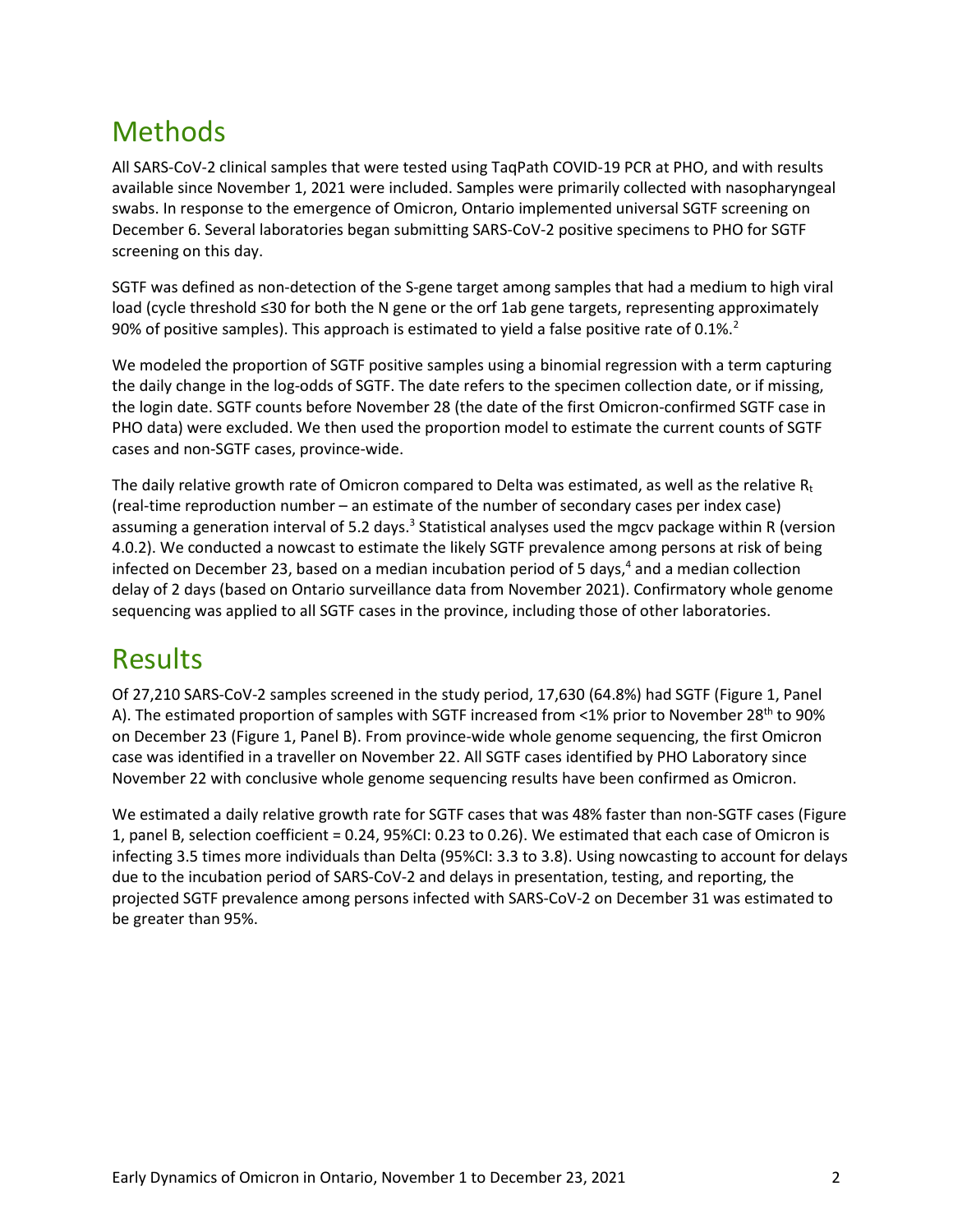

#### **Figure 1. Province-wide daily SGTF positive and SGTF negative counts tested by PHOL (panel A), and estimated SGTF prevalence on logistic scale (panel B).**

Source: PHO Laboratory (PHOL)

Note: Samples are restricted to those with a cycle threshold of 30 or less; these cases with medium to high viral load with cycle threshold ≤30 represent the majority of SARS-CoV-2 cases in Ontario. The specificity of SGTF for detecting 69/70 deletion for samples with cycle threshold ≤30 in other targets is estimated to be approximately 99.9%. Panel A shows case counts with SGTF overtaking Delta around December 13. Panel B shows the increase in the proportion of samples with SGTF which is linear on a logit scale.

### **Discussion**

We observed rapid growth of SGTF prevalence, beginning in late November in Ontario, Canada. A selection coefficient of 0.24 suggests that each Omicron case is infecting 3.5 times more individuals than Delta in Ontario, and is leading to rapid increases in SARS-CoV-2 in the province. Data from this study confirm that Omicron is highly transmissible and that the Omicron variant is already be the dominant variant circulating in Ontario.

### Limitations

Note that current estimates of the selection coefficient are based on SGTF data from a short time period, and as such may be somewhat unstable. But our estimates are consistent with those based on data from UK (selection coefficient =  $0.32$ )<sup>5</sup> and Denmark (selection coefficient =  $0.41$ ).<sup>6</sup> Note that SGTF cannot detect the BA.2 Omicron sublineage, though this sublineage only accounts for 3.3% (47/1439) of globally sequenced Omicron samples on GISAID as of December 12, 2021.

The data for this report were extracted from the PHO Laboratory Information Management System on December 30 at 5:00AM. As a result, data extracted represent a snapshot at the time of extraction and may differ from previous or subsequent reports.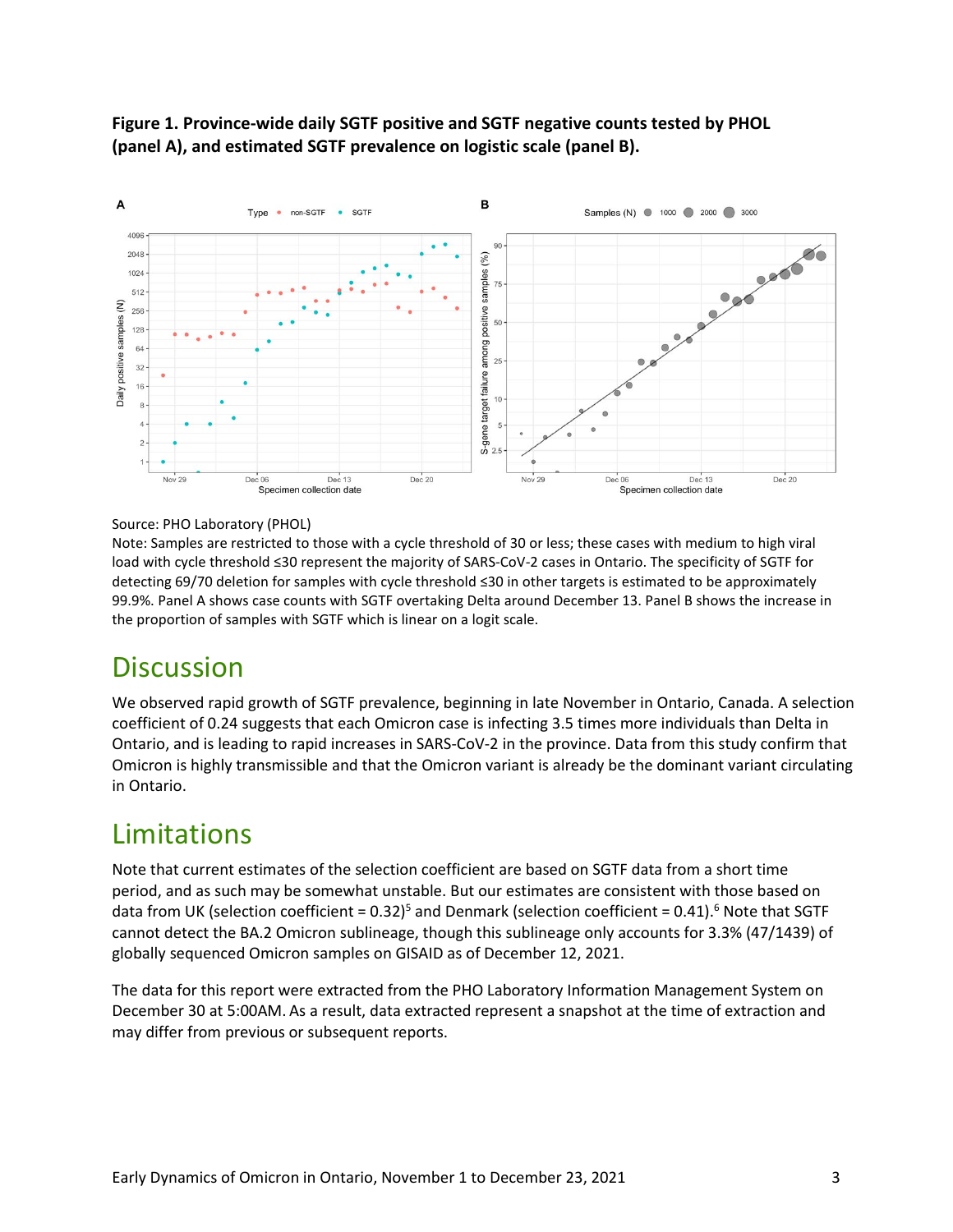### References

- 1. Brown KA, Gubbay J, Hopkins J, Patel S, Buchan SA, Daneman N, et al. S-gene target failure as a marker of variant B.1.1.7 among SARS-CoV-2 isolates in the Greater Toronto Area, December 2020 to March 2021. JAMA. 2021;325(20):2115-6. Available from: <https://doi.org/10.1001/jama.2021.5607>
- 2. UK Health Security Agency. SARS-CoV-2 variants of concern and variants under investigation in England: technical briefing 30 [Internet]. London: Crown Copyright; 2021 [cited 2021 Dec 13]. Available from: https://assets.publishing.service.gov.uk/government/uploads/system/uploads/attachment\_dat a/file/1038404/Technical Briefing 30.pdf
- 3. Ganyani T, Kremer C, Chen D, Torneri A, Faes C, Wallinga J, et al. Estimating the generation interval for coronavirus disease (COVID-19) based on symptom onset data, March 2020. Euro Surveill. 2020;25(17): 2000257. Available from: [https://doi.org/10.2807/1560-](https://doi.org/10.2807/1560-7917.ES.2020.25.17.2000257) [7917.ES.2020.25.17.2000257](https://doi.org/10.2807/1560-7917.ES.2020.25.17.2000257)
- 4. McAloon C, Collins Á, Hunt K, Barber A, Byrne AW, Butler F, et al. Incubation period of COVID-19: a rapid systematic review and meta-analysis of observational research. BMJ Open. 2020;10(8):e039652. Available from:<https://doi.org/10.1136/bmjopen-2020-039652>
- 5. UK Health Security Agency. SARS-CoV-2 variants of concern and variants under investigation in England: technical briefing 31 [Internet]. London: Crown Copyright; 2021 [cited 2021 Dec 12]. Available from: [https://assets.publishing.service.gov.uk/government/uploads/system/uploads/attachment\\_dat](https://assets.publishing.service.gov.uk/government/uploads/system/uploads/attachment_data/file/1040076/Technical_Briefing_31.pdf) [a/file/1040076/Technical\\_Briefing\\_31.pdf](https://assets.publishing.service.gov.uk/government/uploads/system/uploads/attachment_data/file/1040076/Technical_Briefing_31.pdf)
- 6. Del af Statens Serum Institut. Omikron (B.1.1.529) [Internet]. København: Statens Serum Institut; 2021 [cited 2021 Dec 12]. Available from:<https://covid19.ssi.dk/virusvarianter/omikron>